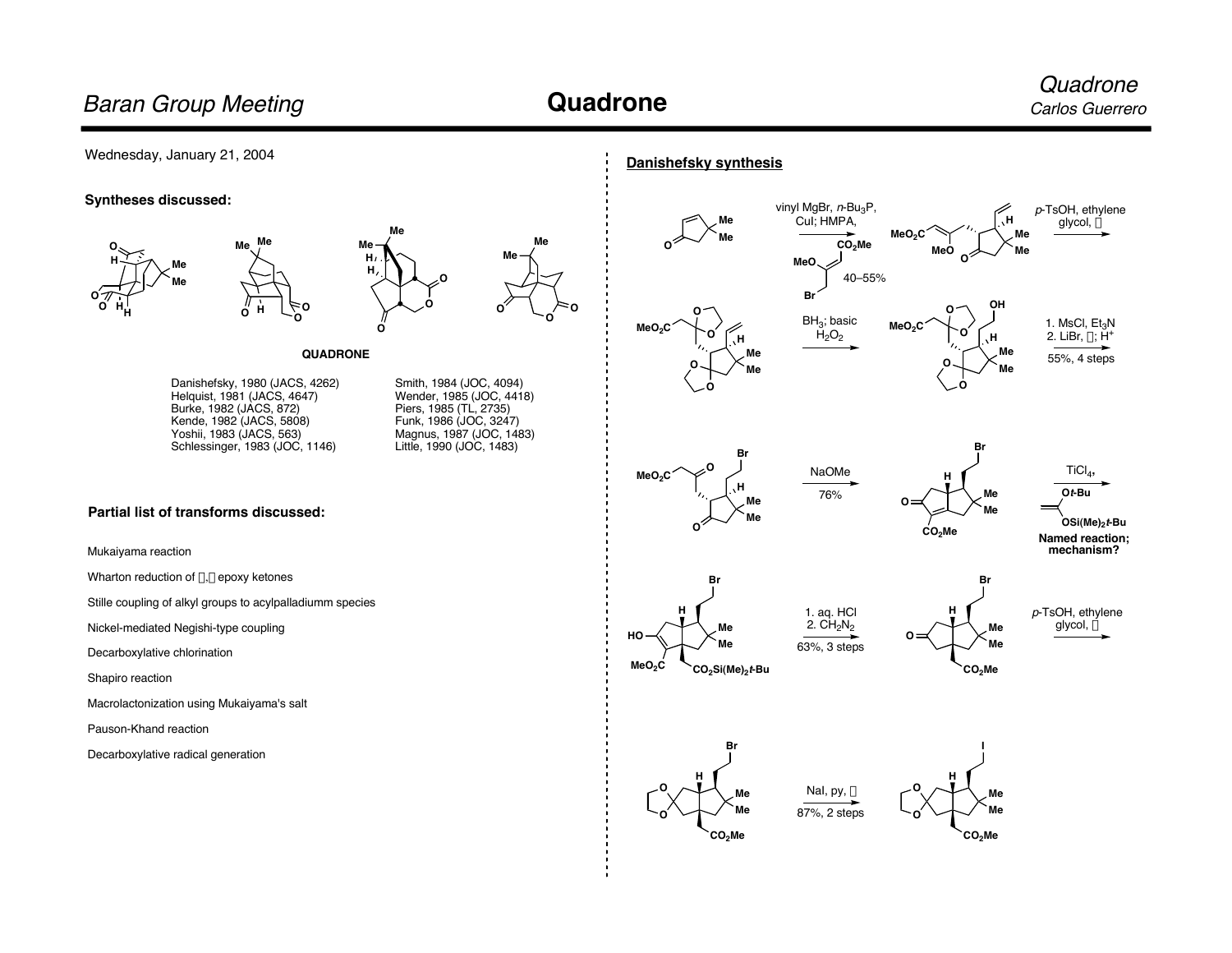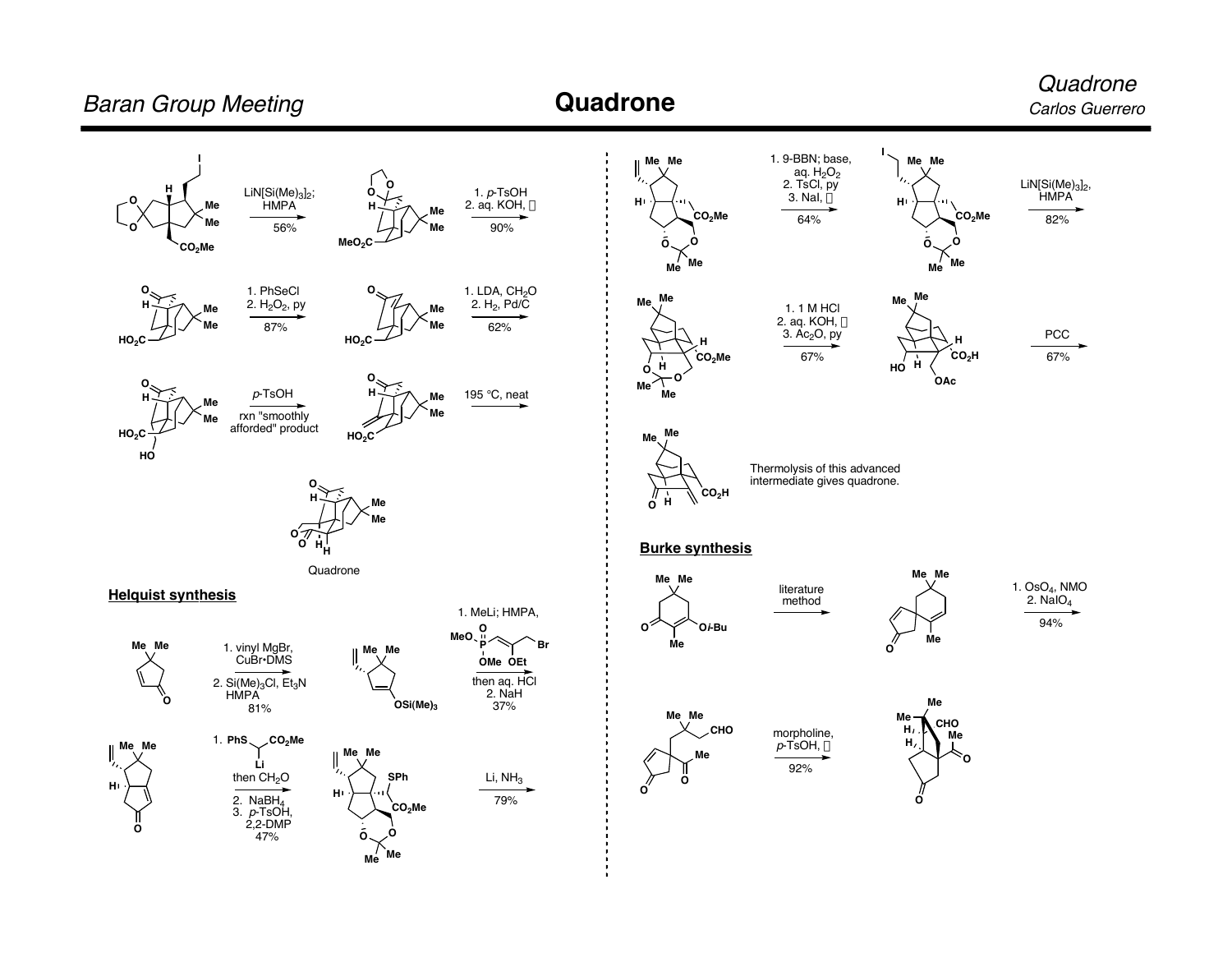# **Baran Group Meeting Carlos Carlos Carlos Carlos Carlos Guerrero** Carlos Guerrero

89%

 $250^\circ \text{C}$ 

90%

60%





**H**

**O**

**CO2Me**

This compound had previously been converted to quadrone by Danishefsky. Burke obtained the compound in 21% from his starting material.

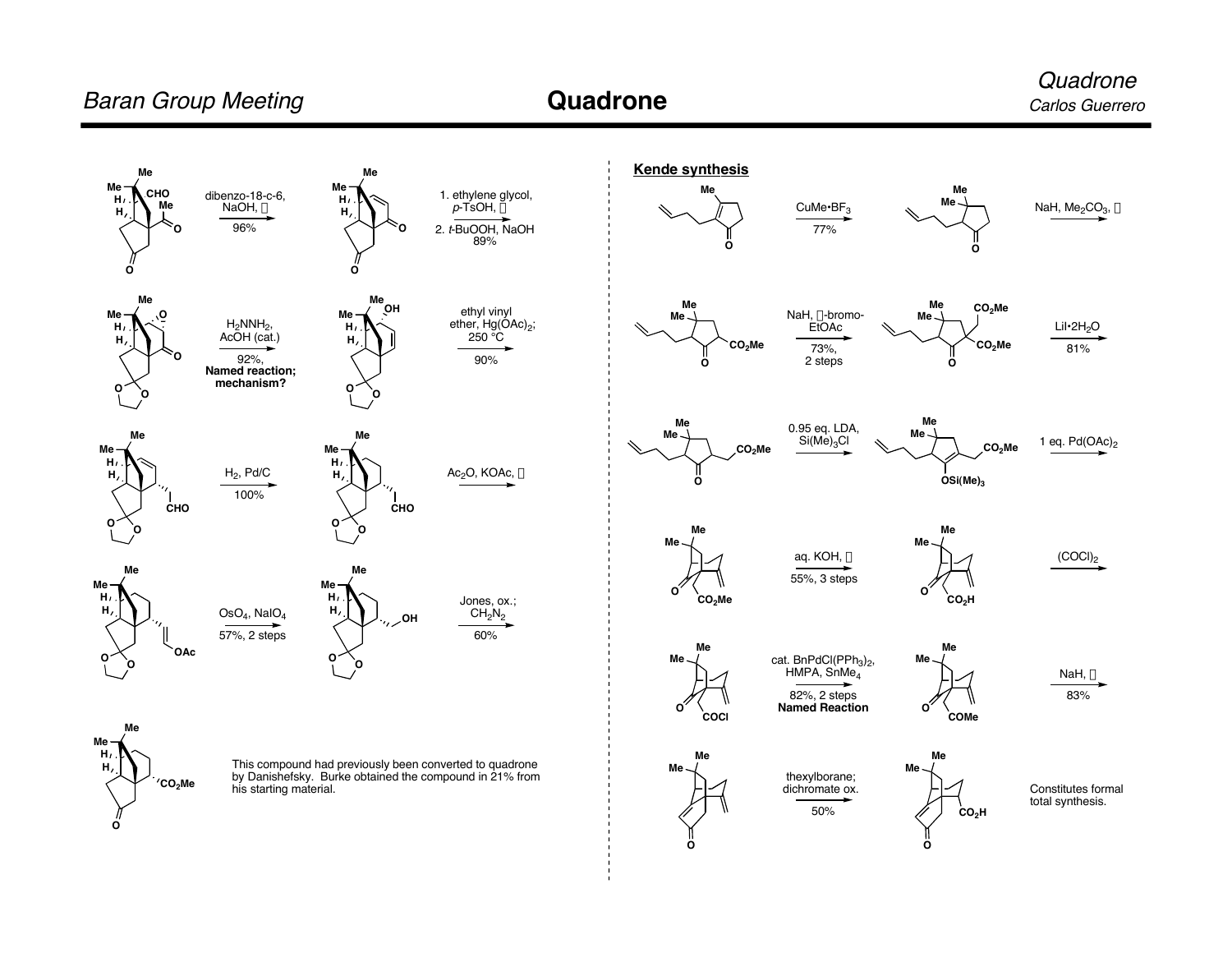**Quadrone** 

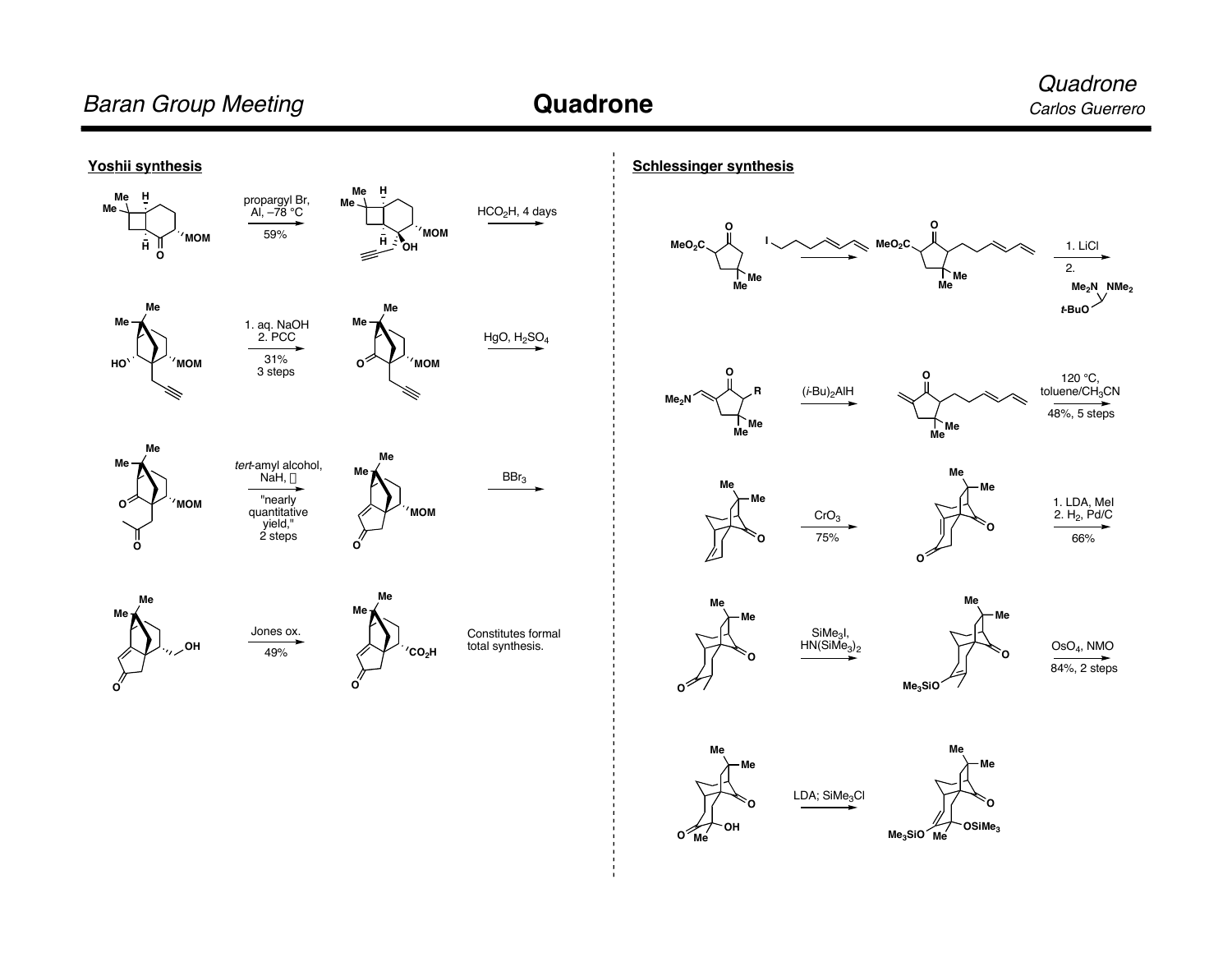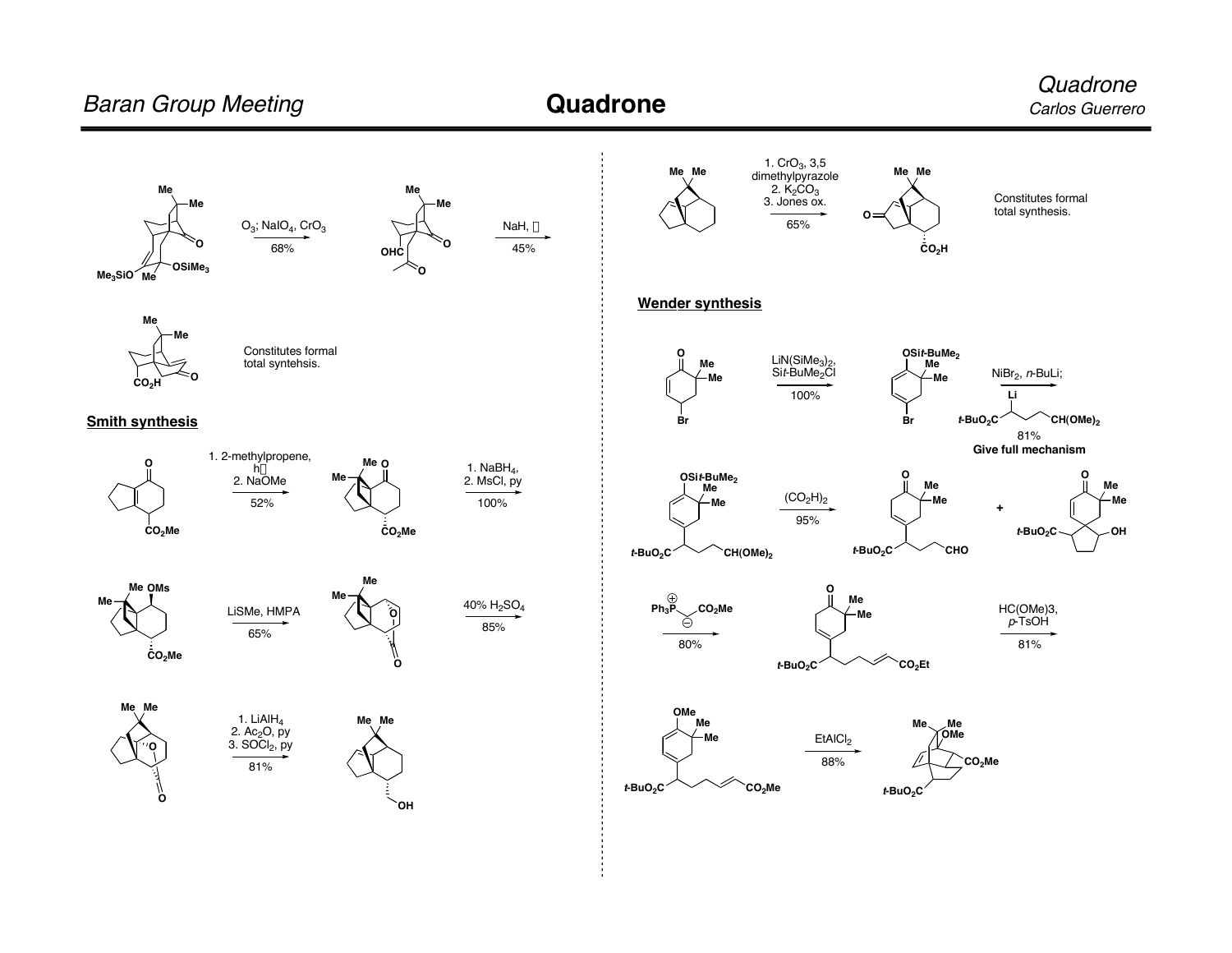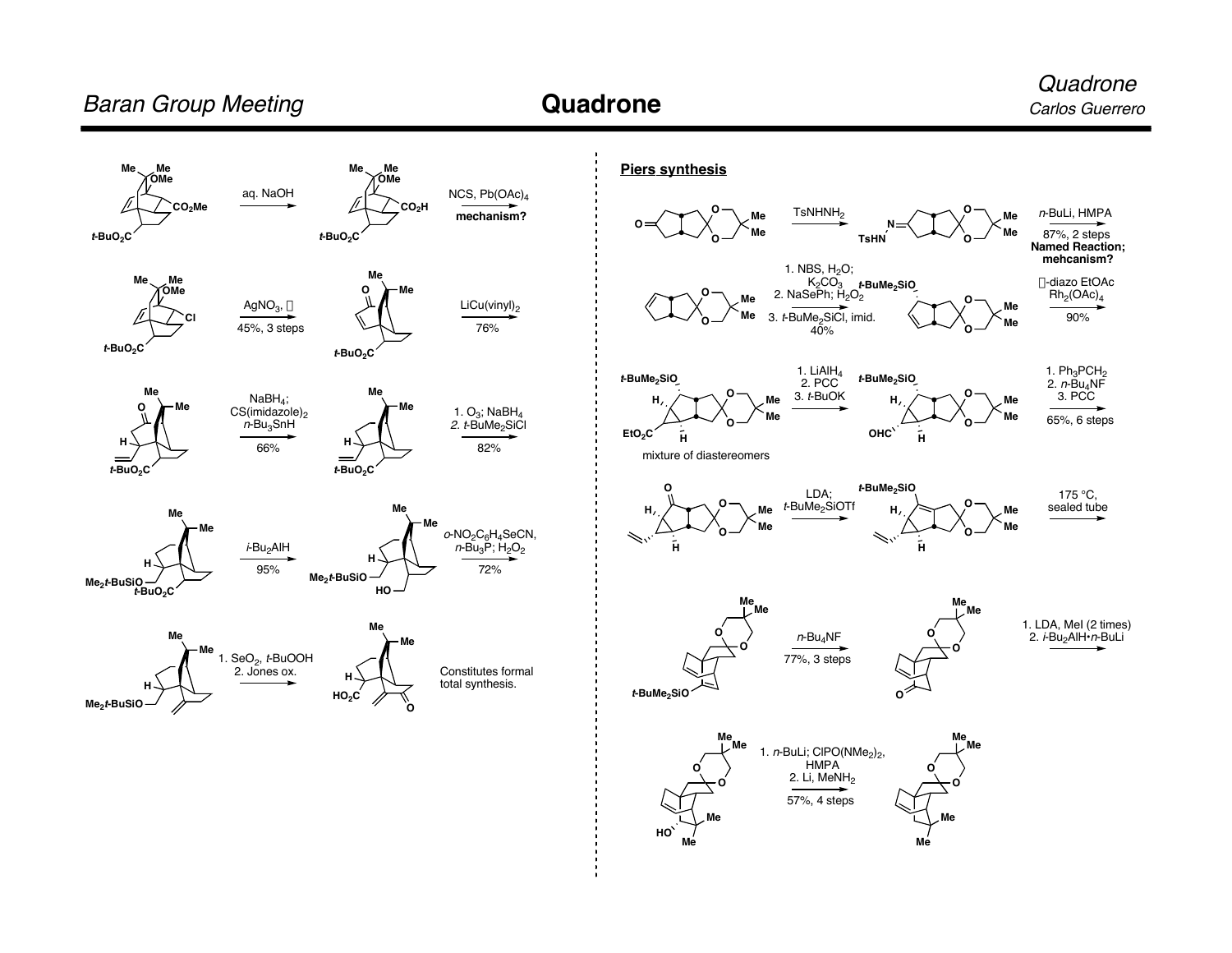